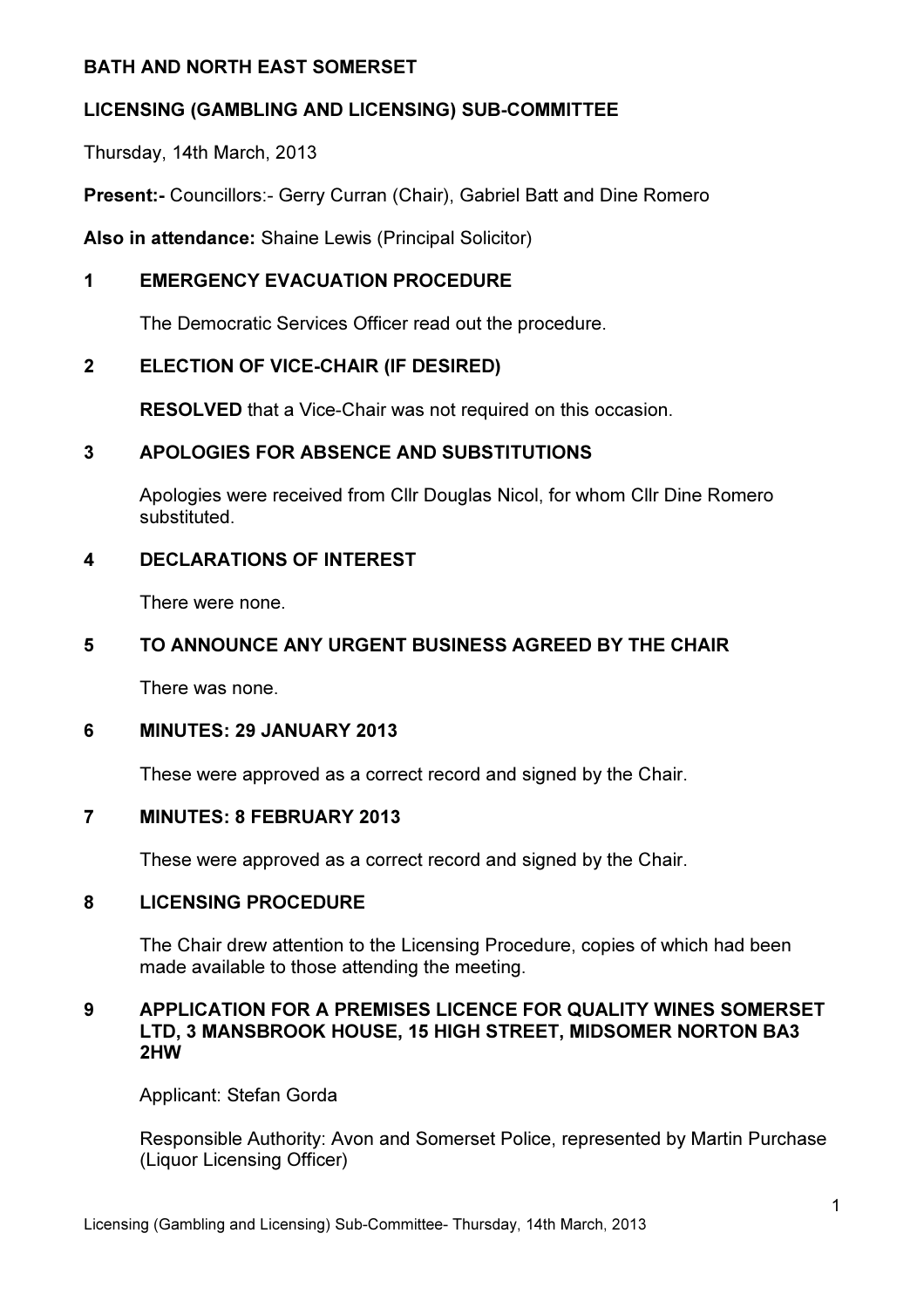The parties confirmed that they had received and understood the licensing procedure.

The Licensing Officer summarised the application, which was for a new premises licence authorising the sale of alcohol for consumption off the premises. A representation had been received from Avon and Somerset Police, who had proposed additional conditions to further the licensing objectives. The Applicant had agreed in writing to these additional conditions.

The applicant stated his case. He said that he wished to move the wine shop he currently operated in Bristol to Midsomer Norton. The premises were a small independent wine shop, which were intended to be upmarket; his philosophy was that people should drink less, but drink better quality drinks. He would not sell beer or cider in cans. His customers were not young people. He had met Mr Purchase and had a long discussion with him about the application and had accepted the additional conditions.

A Member asked the applicant if he would be prepared to move downmarket if the business was struggling. He replied that it that because of his overheads, it was not worth his while to sell cheap drink. Generally wines would not be sold for less than £10, though he might be able to stock one or two cheaper wines without affecting his business.

Mr Purchase stated the case for the Police. He said that he believed the conditions proposed by the Police were proportionate and necessary to further the licensing objectives in Midsomer Norton, which suffered alcohol-related crime and anti-social behaviour throughout the day.

A Member asked about the condition requiring spirits and fortified wines to be displayed in an area not subject to self-service. Mr Purchase replied that experience showed that these products were very attractive to a certain type of customer and could be subject to theft.

The parties were invited to sum up, but neither wished to.

Following an adjournment, it was RESOLVED to grant the license subject to the mandatory conditions, conditions consistent with the operating schedule and conditions agreed between the applicant and the Police as being appropriate and proportionate in furthering the licencing objectives.

Authority was delegated to the Licensing Officer to issue the licence accordingly.

The meeting ended at 10.49 am

Chair(person) 

Date Confirmed and Signed